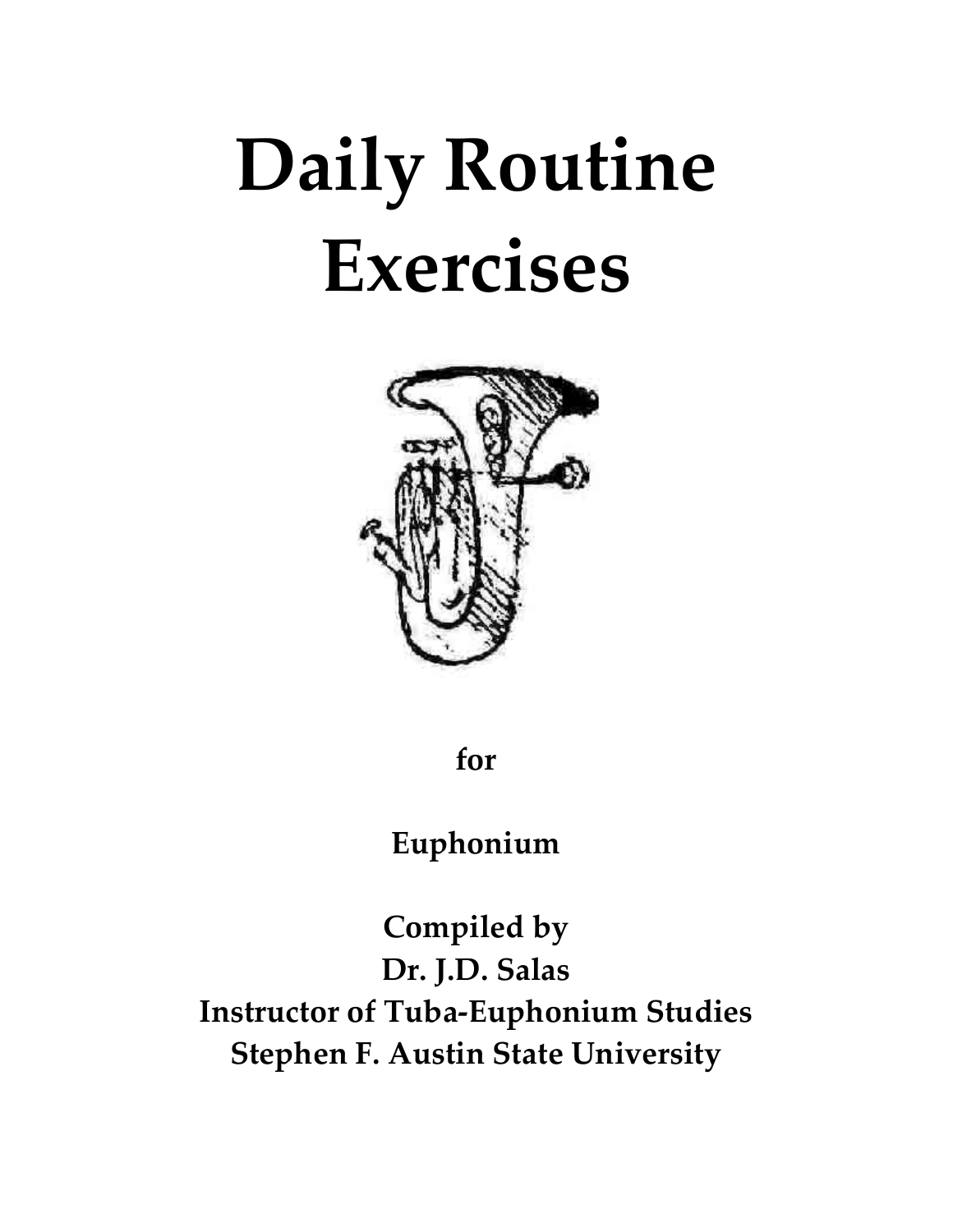# **Long Tone Exercises**

**J.D. Salas** 

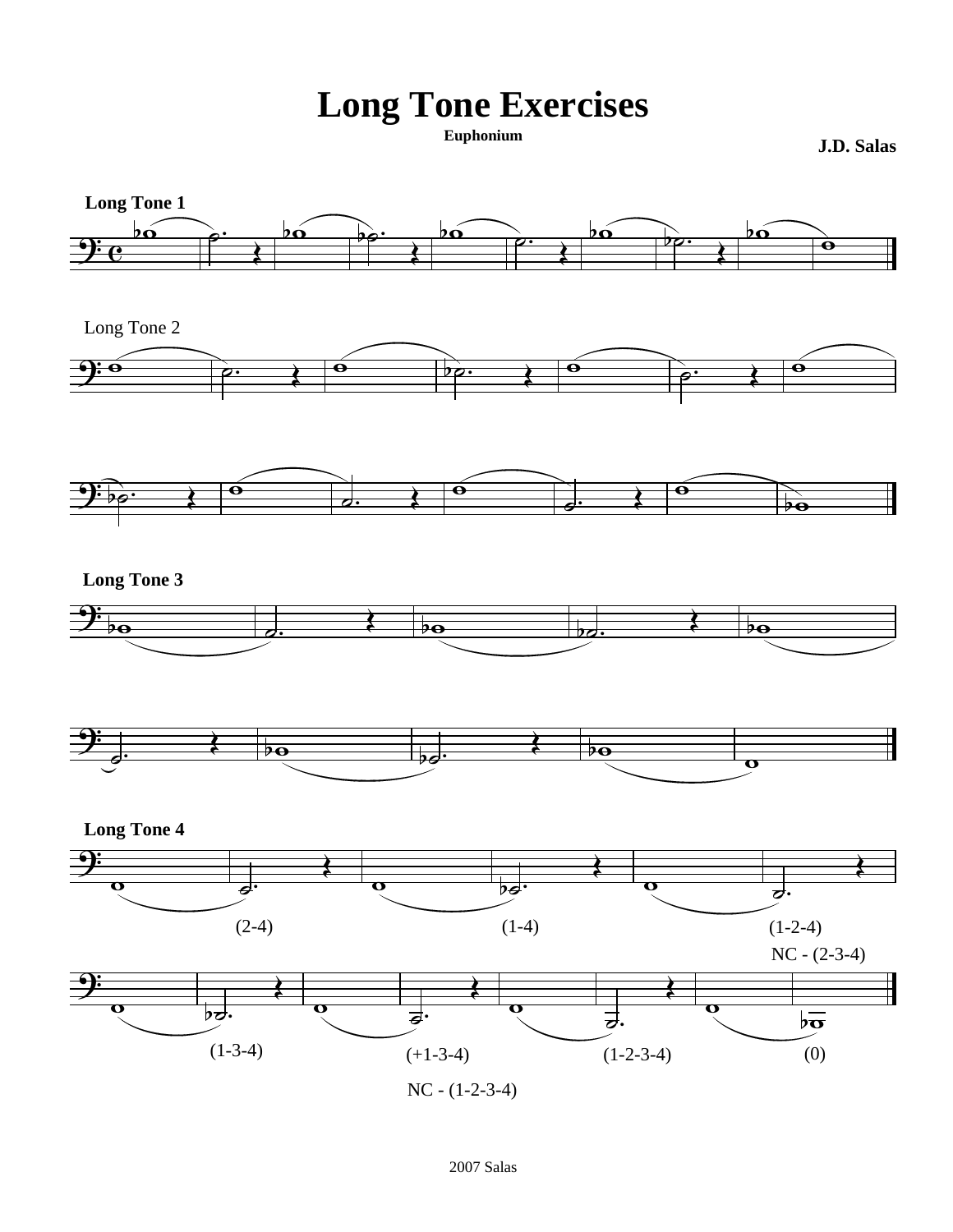Air Flow Study #1

**Compiled by J.D. Salas** 

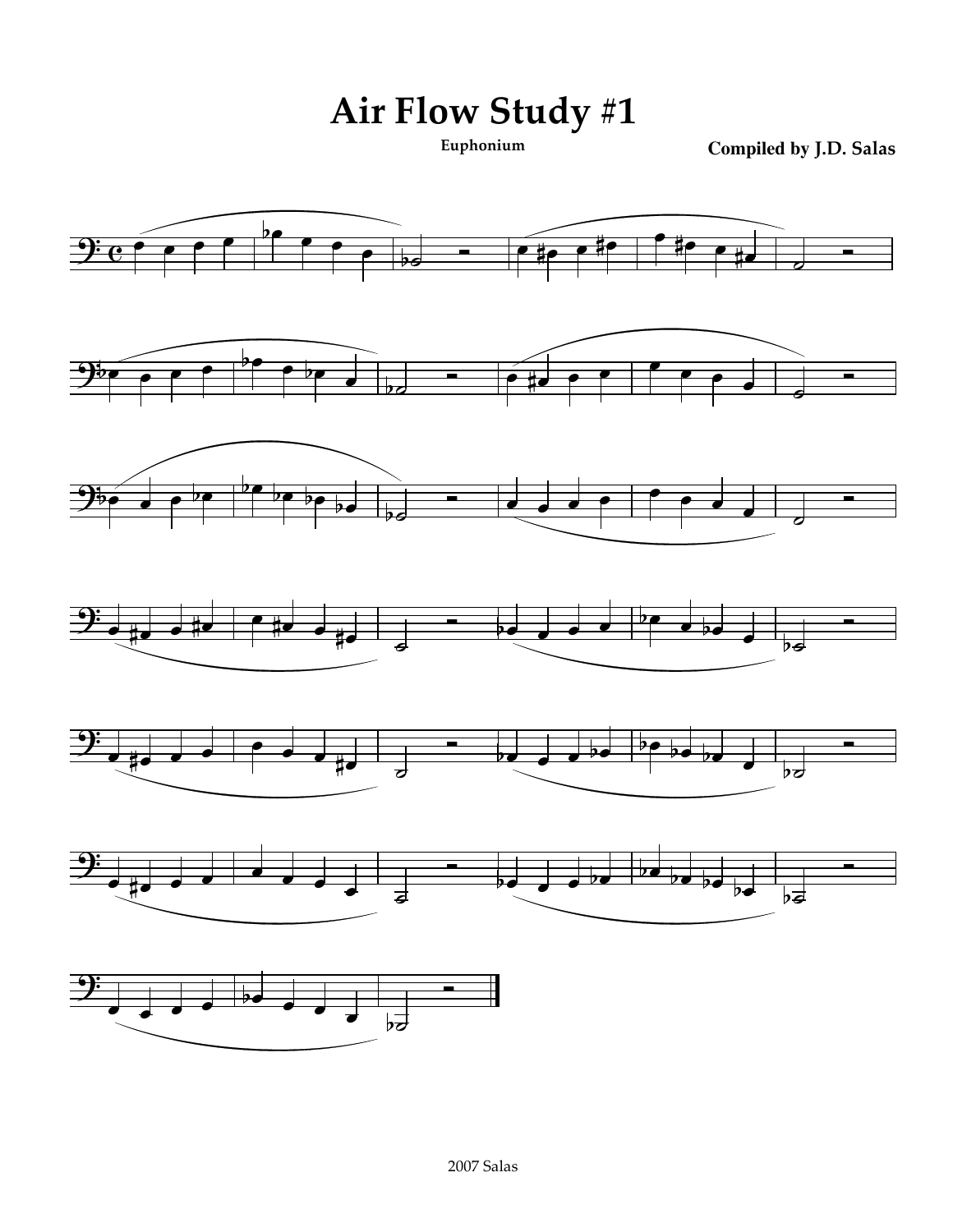# **Air Flow Study #2**

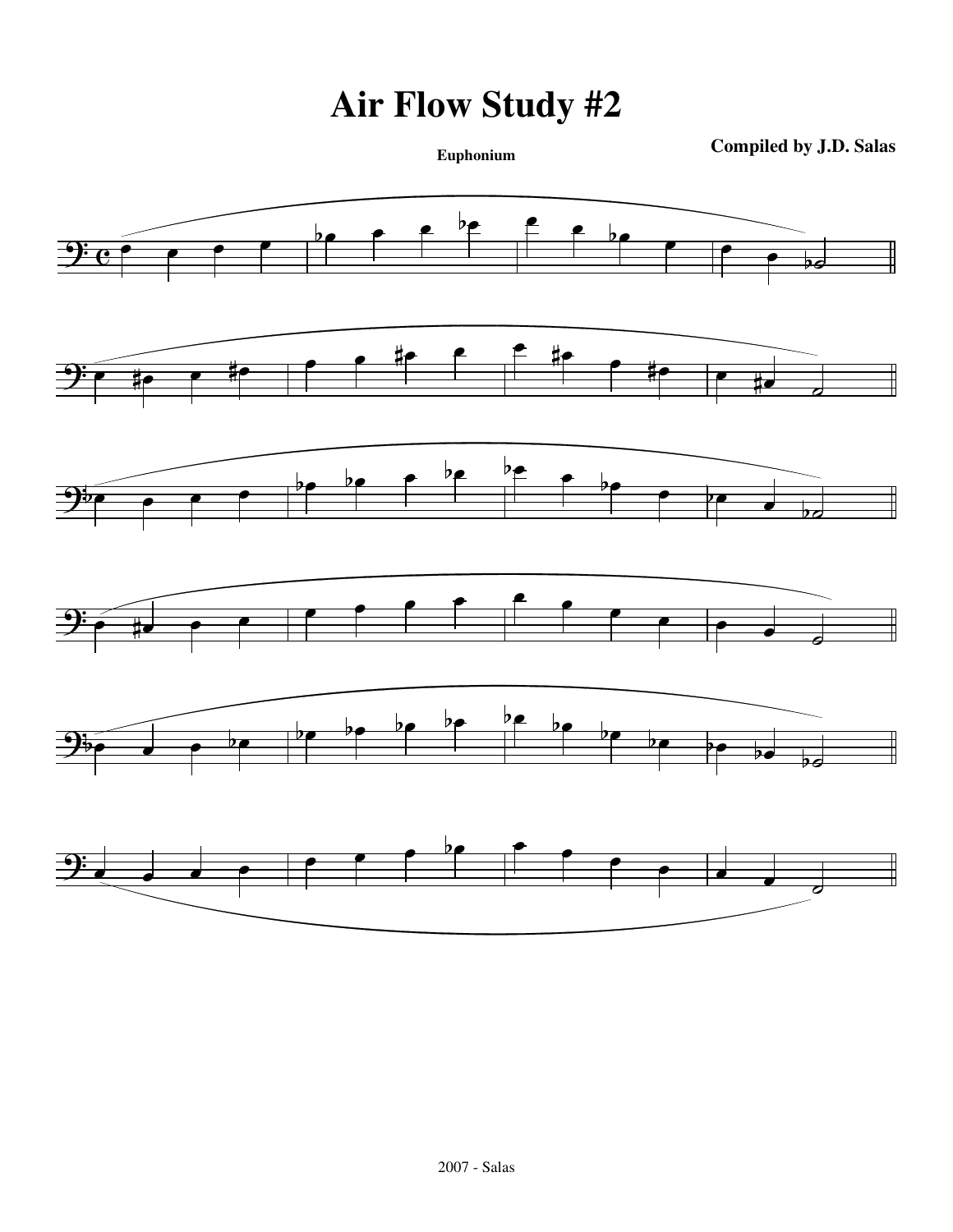**Euphonium Skip Gray/ed. Salas**



<sup>2007 -</sup> Salas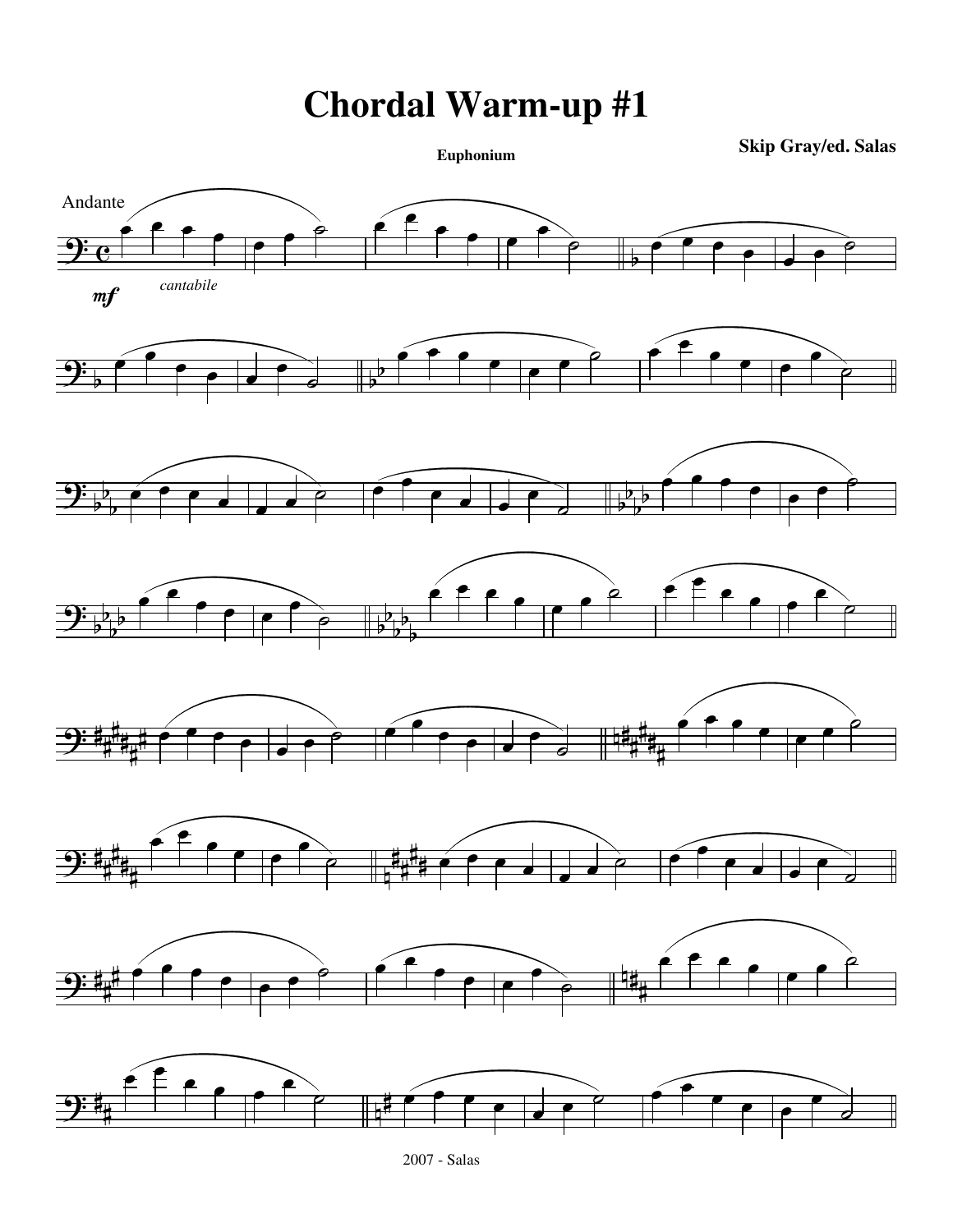**Euphonium Skip Gray/ed. Salas**

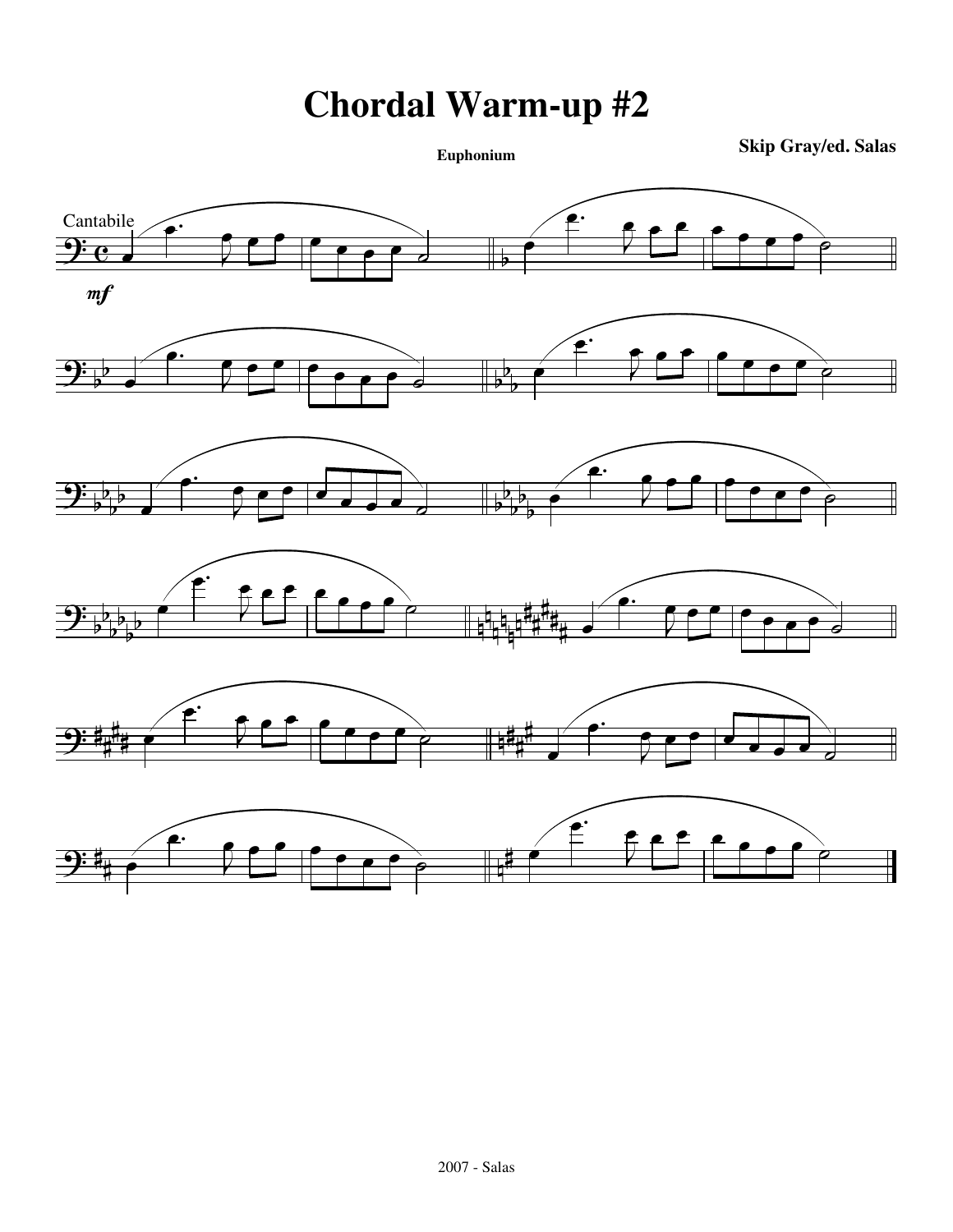**Euphonium Skip Gray/ed. Salas**



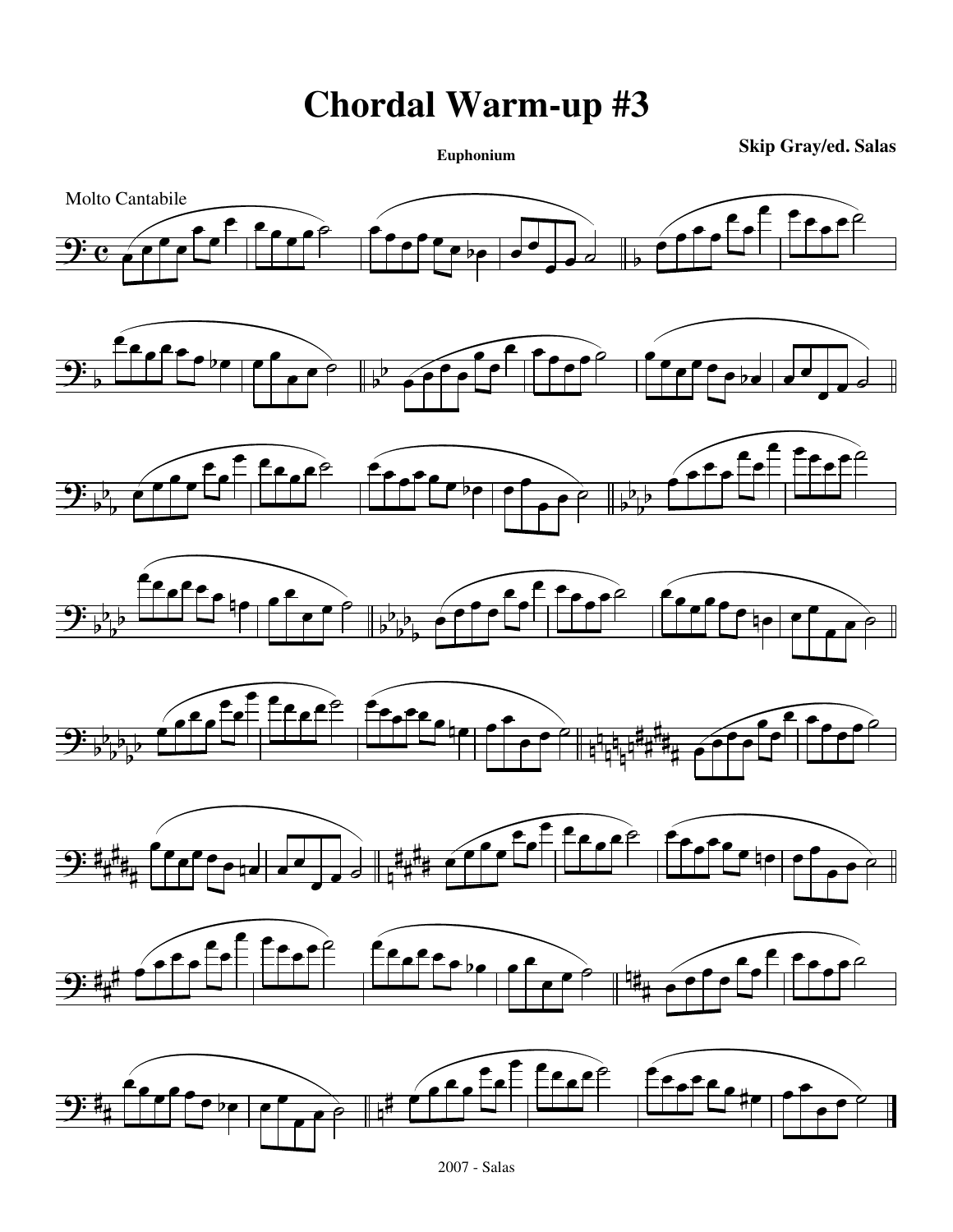Euphonium

**Sarabande from** *Suite No. 5 (BWV 1011)* **Johann Sebastian Bach**

**(1685-1750)**

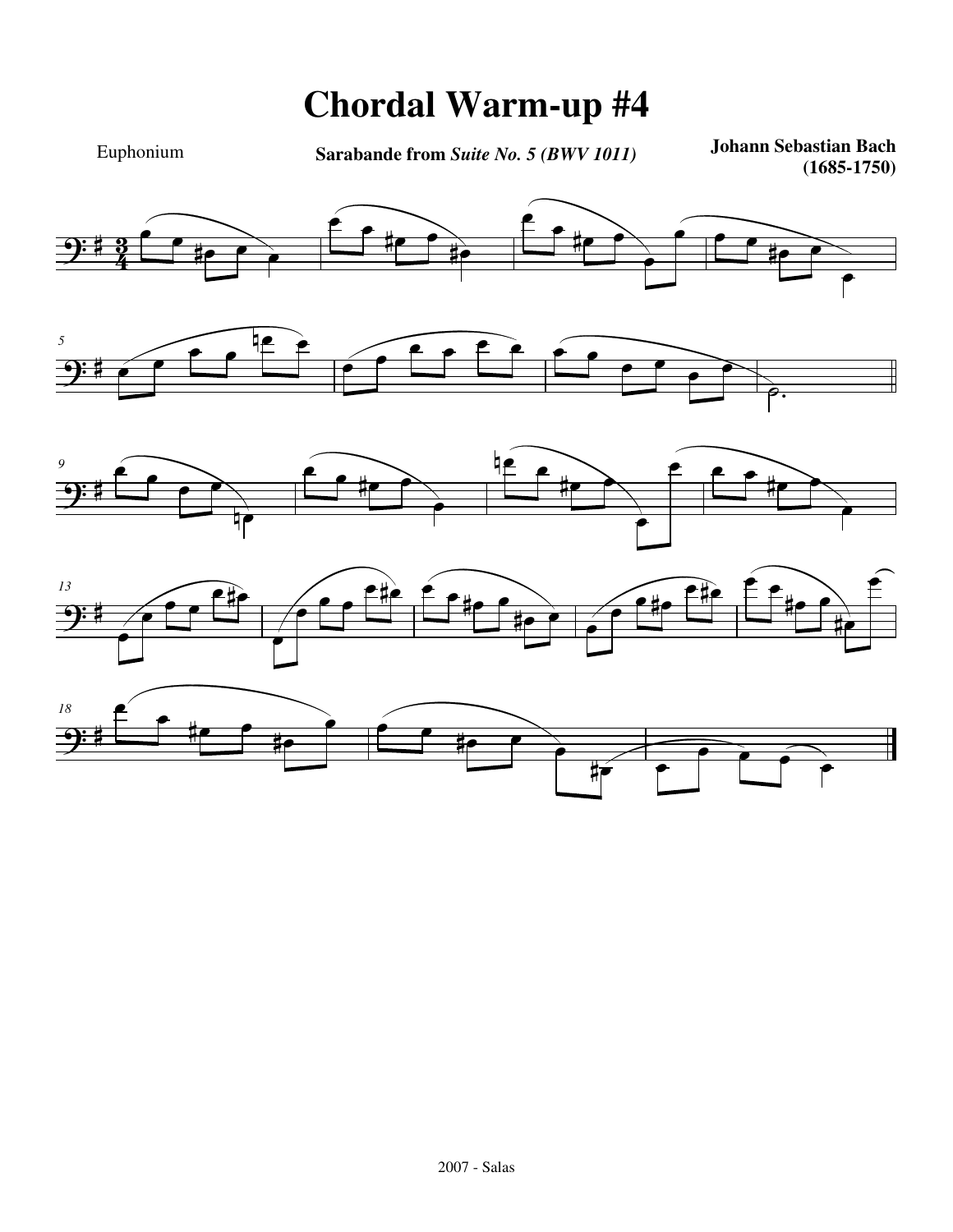**Lip Slur Exercises #1**

**Compiled by J.D. Salas** 

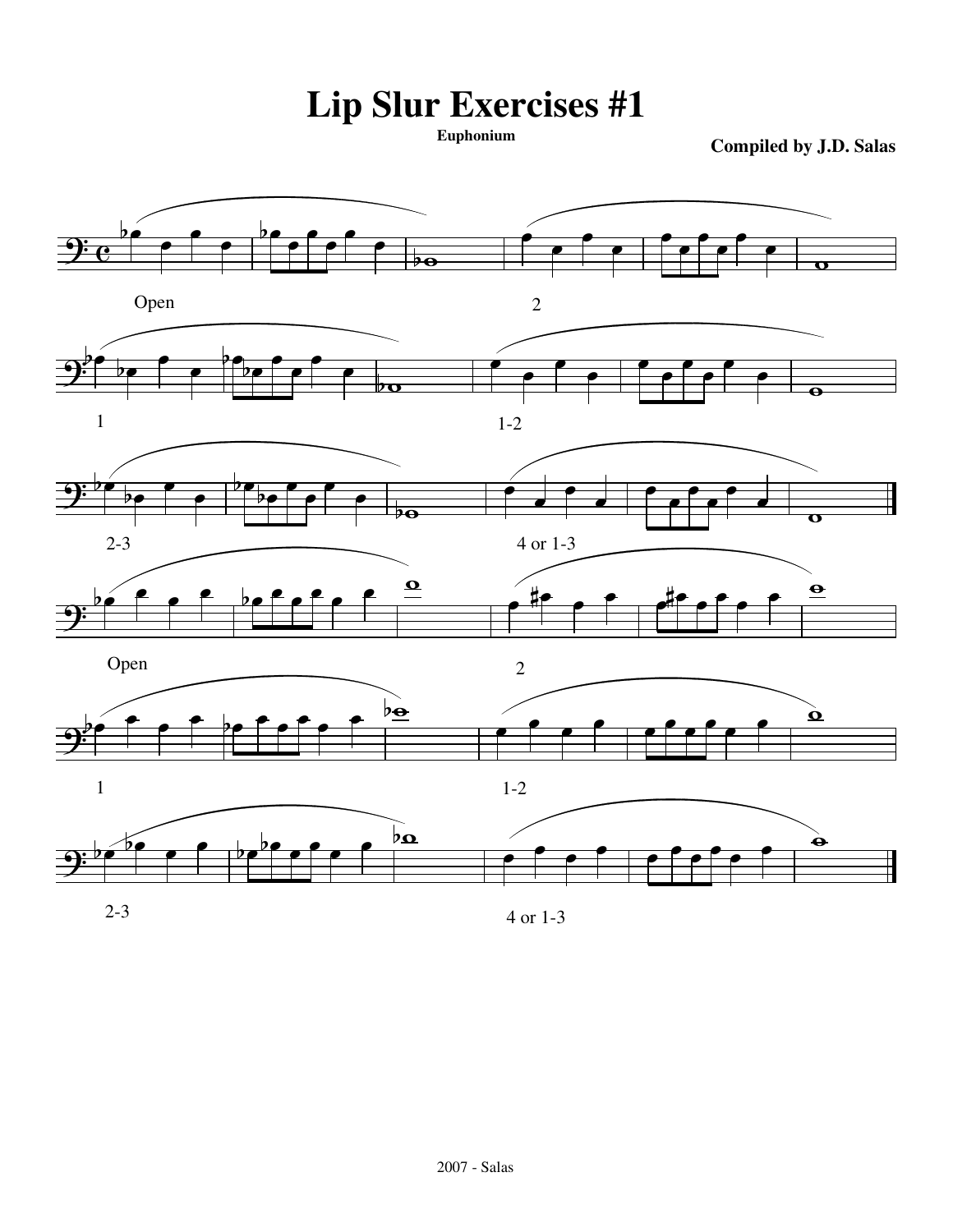# **Lip Slur Exercises #2**

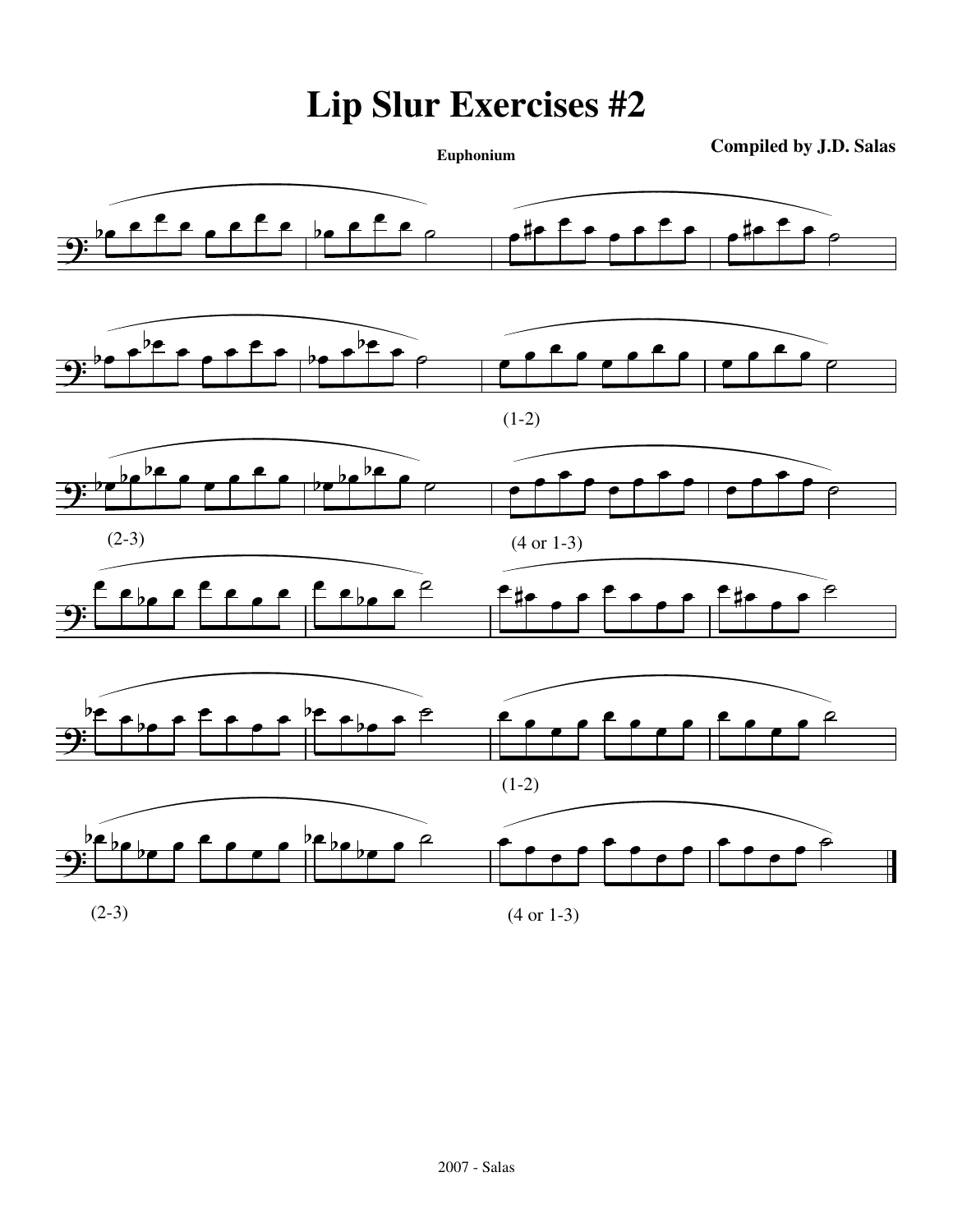### **Lip Slur Exercises #3**

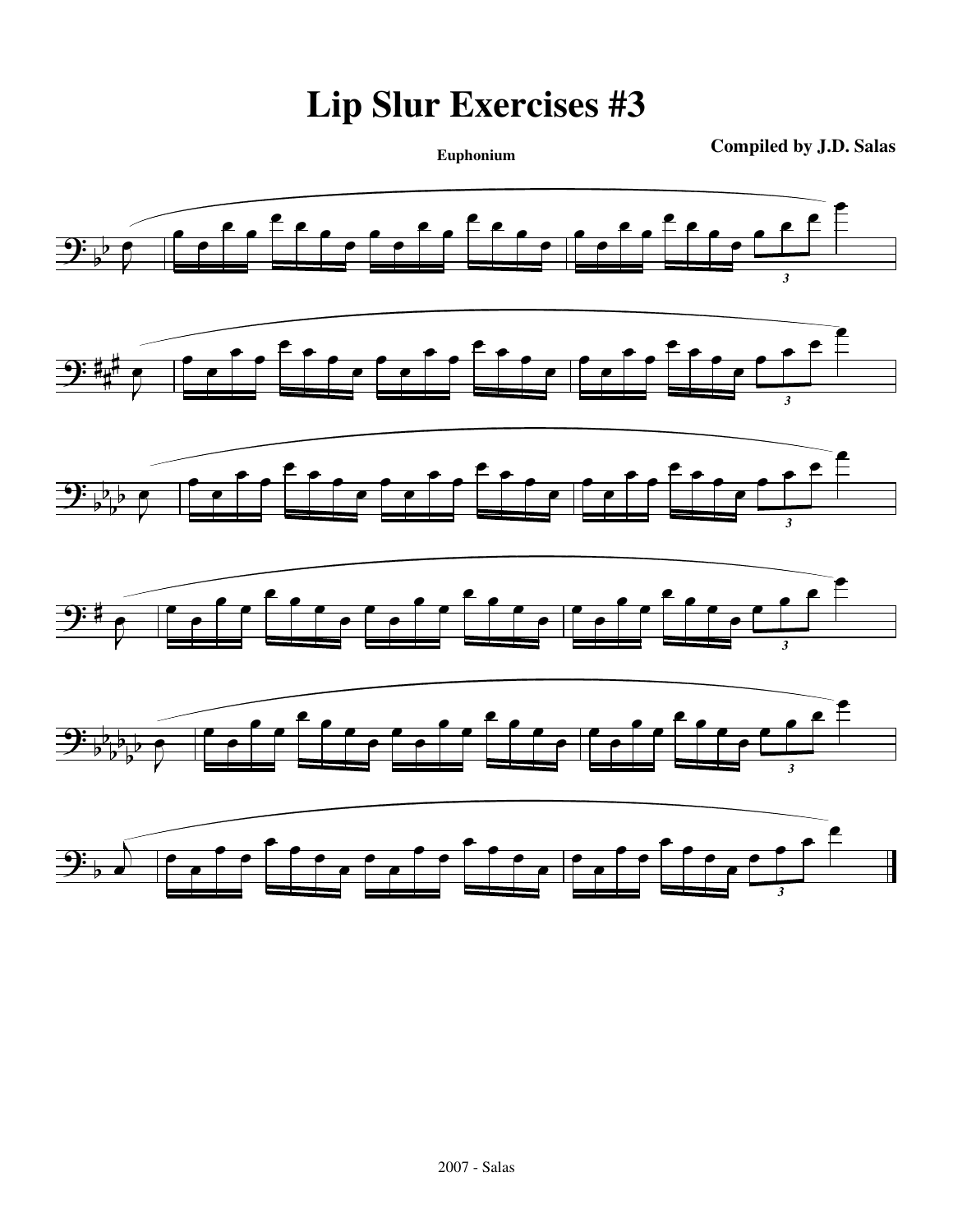**Low Register Exercise**

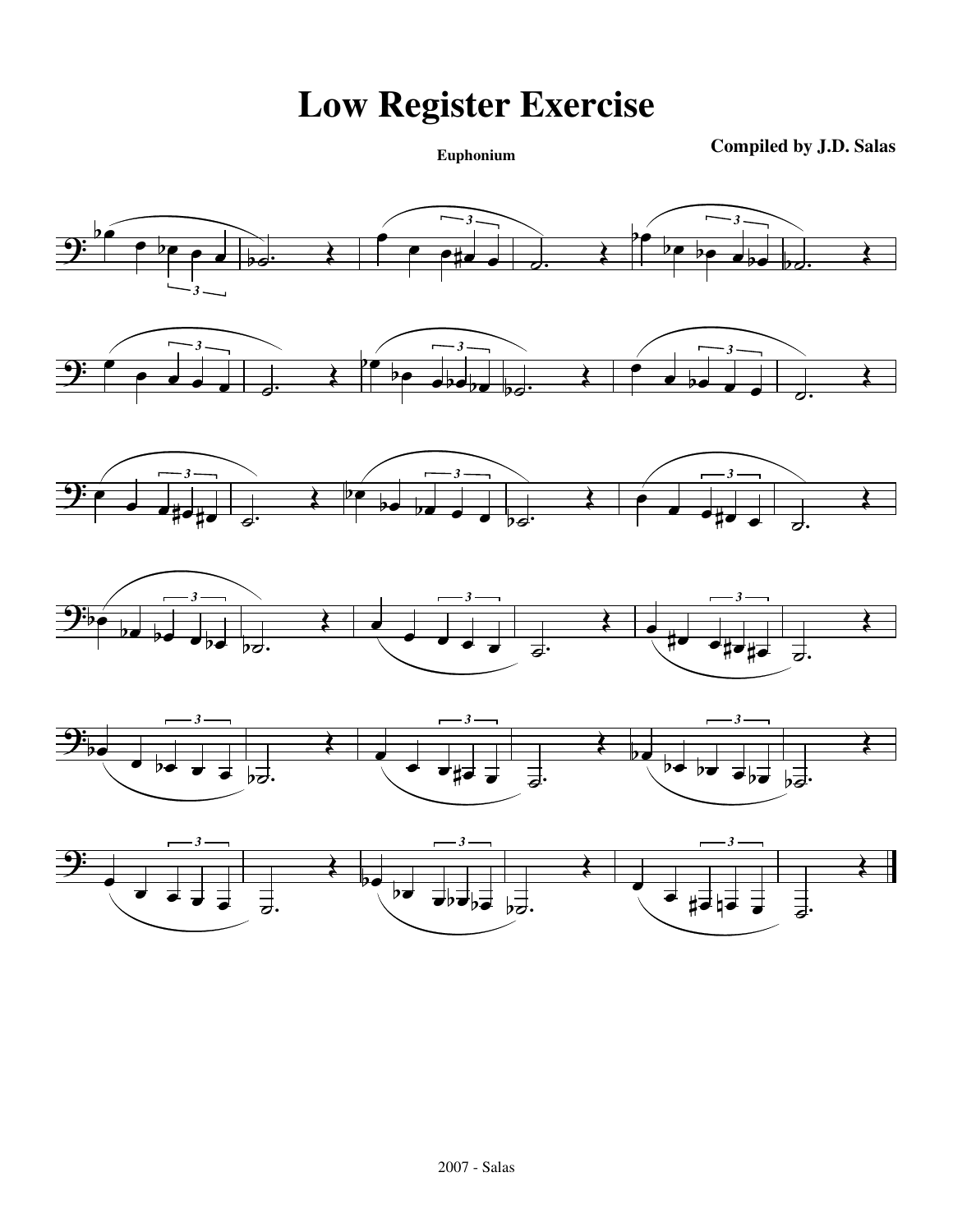# **Upper Register Exercise**

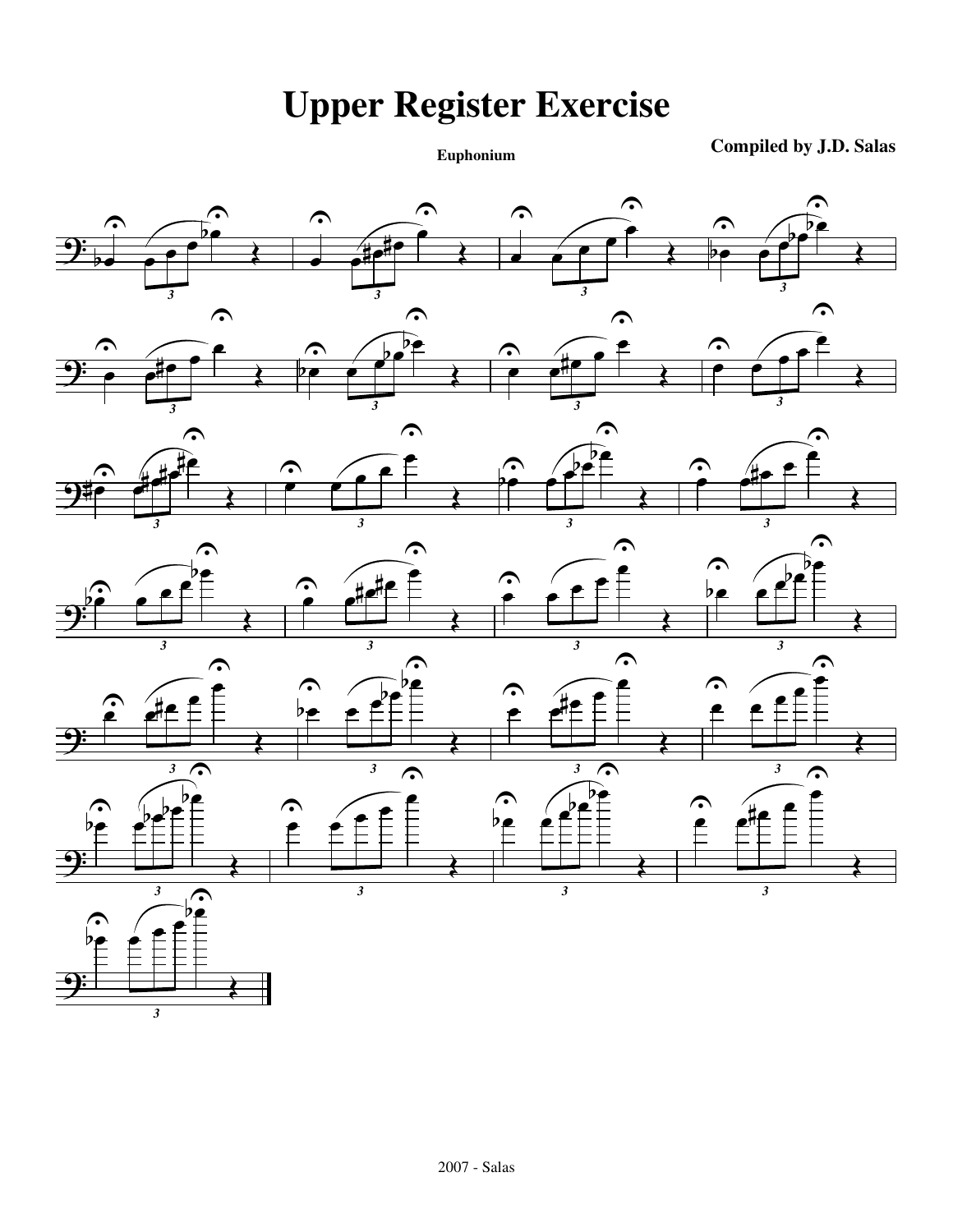# Fingering Chart for Euphonium

Professor Skip Gray University of Kentucky - School of Music